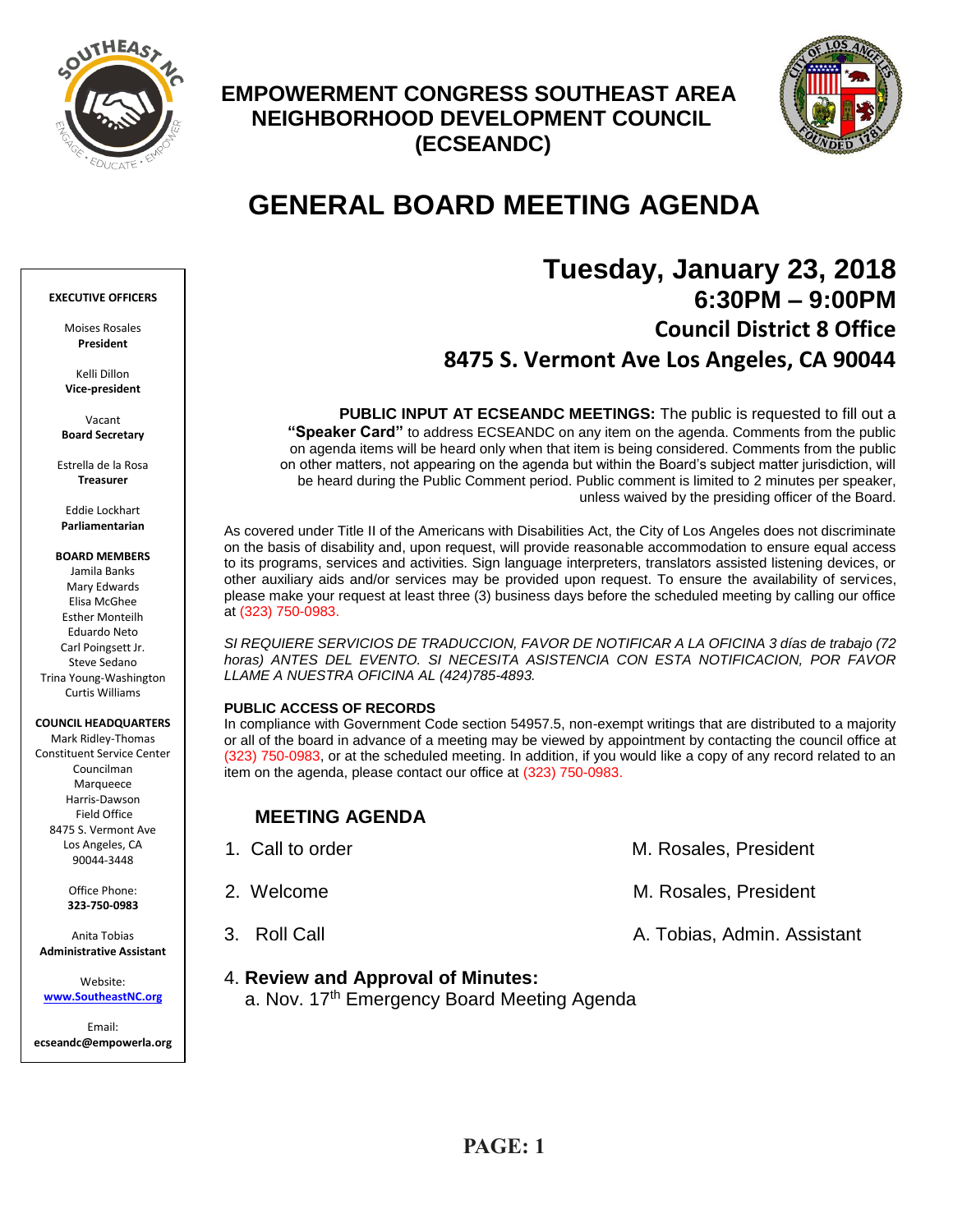- 5. **Discussion and possible board action for the 2017-2018 budget**
	- 5a. Budget adjustment/amendment
	- 5b. New budget FY 17-18
	- 5c. MER for Oct. Nov. & Dec. 2017
	- 5d. Expense report for Outreach Events
	- 5e. Running Balances/Current fund balance by line item

## 6. **PUBLIC COMMENTS** (2 min.) 3 total

- 7. **Elected Officials and City Department Reports** (4 min. each)
	- a. Senior Lead Officers
	- b. Council Districts **8, 9, 15**
	- c. Department of Neighborhood Empowerment **(DONE)**
	- d. Office of the Mayor

## 8. **New Business**

- a. Presentation by **Esmeralda García** of MIG regarding two corridor improvement projects in CD8 **(10MIN)**
- b. Presentation by **Clifford Beers Housing, in partnership with American Family Housing** regarding "Isla De Los Angeles" project development at site [283 W. Imperial Highway](https://maps.google.com/?q=283+W.+Imperial+Highway&entry=gmail&source=g) **(10MIN)**
- c. Presentation by **Sherilyn Correa** of CD8 regarding Navigation Center Project at [729 W. Manchester Ave](https://maps.google.com/?q=729+W.+Manchester+Ave&entry=gmail&source=g) **(30MIN)**
- d. Discussion and possible board action regarding sponsorship of Mr. Lockhart for The Congress of California Seniors (CCS) in Sacramento. NTE \$300 **(5MIN)**
- e. Discussion regarding social media use **Moises Rosales (5MIN)**
- f. Discussion regarding 2017 Turkey drive **Elisa Mcghee**
- g. Discussion regarding 2017 Community Pride and Empowerment **Kelli Dillon**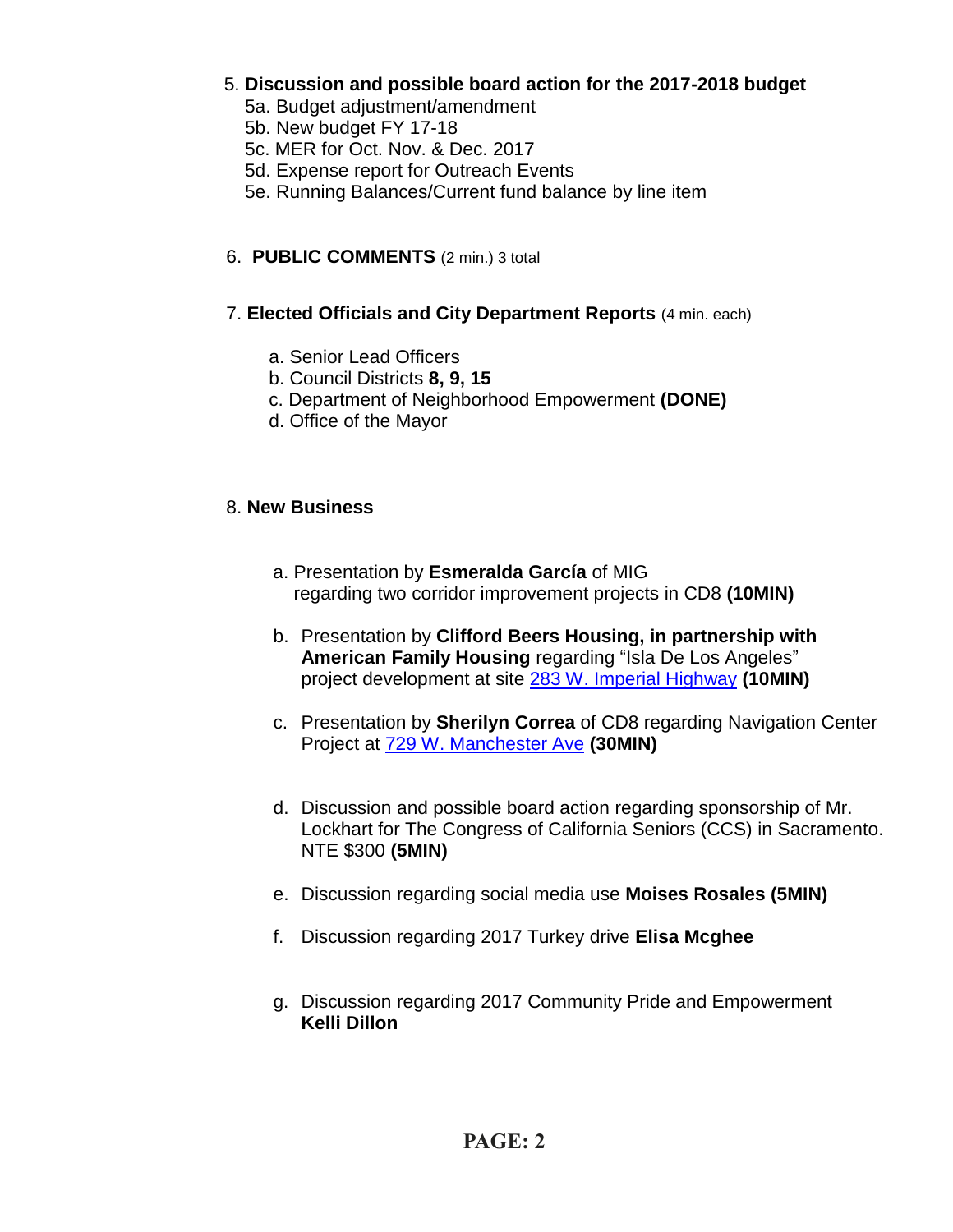- h. Update regarding 2nd Annual Health and Wellness Fair, March 2018. **Elisa Mcghee (5MIN)**
- i. Discussion and possible board action regarding the purchase of camera to stream our 4<sup>th</sup> Tue meetings live NTE \$800 **Moises Rosales (5MIN)**
- 9. Unfinished Business (5 min. per item)
	- a. Update on "CD8 End of Term Grant" for \$15,000.00 awarded to the ECSEANDC for Beautification.
		- *a1. Discussion regarding Street pole banners in Area 2. (update) Elisa McGhee (3MIN)*

## **END OF ACTION ITEMS**

Committee Reports (2 min. per committee)

- a. Budget Committee Chair  **E. dela Rosa**
- b. Outreach Committee Chair **Day 1. 1. Solut Franch Committee Chair M. Rosales**
- c. Quality of Life Committee Chair T. Washington
- d. Beautification Committee Chair Fame E. Monteilh
- e. Public Safety Committee Chair. E. Lockheart
- f. Youth/ Young Adults Comm. Chair J. Banks
- q. Land Use Committee Chair **E. McGhee**
- h. Hospitality Committee Chair  **M. Edwards**
- i. Social Media Chair **Chair Canada E. McGhee**
- j. Budget Representative **-E. McGhee**
- 
- 
- 
- 
- 
- 
- 
- 
- 
- 
- 09. **Board Vacancy:** Discussion and Possible Board Vote (5 min.) Below are the ECSEANDC vacant board seats. Please See Bylaws for Duties & Responsibilities also Article 6 section 2E page 9. **VACANCY -**

 **a) Member At-Large Rep #3 b) Member At-Large Rep #4 c) Board Secretary**

10. Board member Comments (2 min.)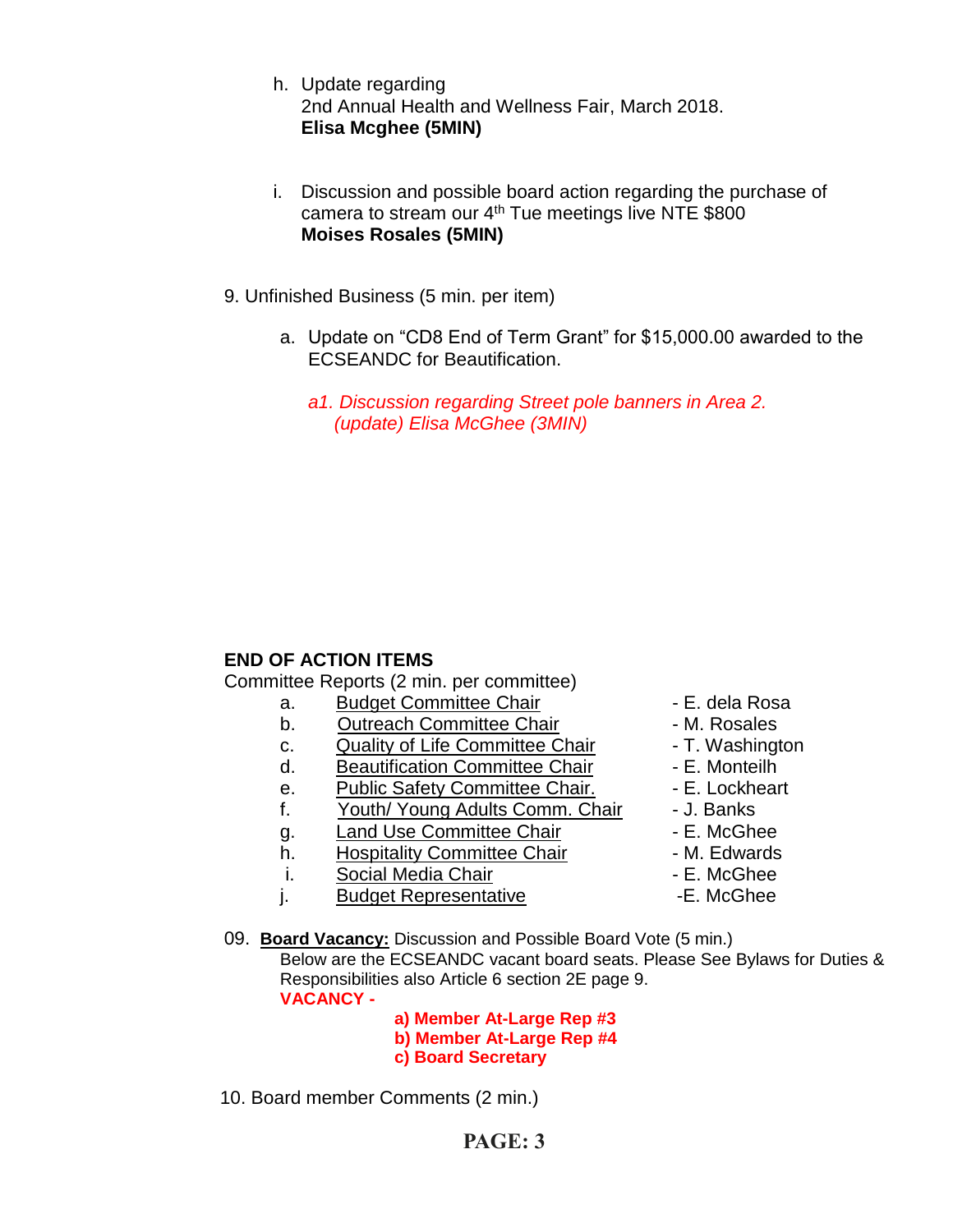11. President Closing Comments (5 min.)

12. Adjournment

## **ANNOUNCEMENTS**

# **NEXT Southeast Council MEETING – February 27 th 2018 @6:30p.m. Location: Council District 8 Office 8475 S. Vermont Ave Los Angeles, CA 90044-3448**

*Neighboring Neighborhood Council Meetings:*

- **WATTS** 
	- o Board Meeting: 2nd Tuesday of the month at 6:30pm, meeting location: watts senior citizen center; 1657 E. Century Blvd., Los Angeles, Ca 90002-2987, office location and phone number:10221 Compton Ave. #203, Los Angeles, CA 90002 (323) 564-0260 o HARBOR GATEWAY NORTH
	-
	- o Board Meeting: 4TH TUESDAY OF THE MONTH AT 7:00 PM, Meeting Location: 135th Street Elementary School 801 W. 135TH Street, Gardena, Ca 90247-2154, o Community And Phone Number: PO Box 3723, Gardena, CA 90247, (310) 768-3853, <u>harborgatewaynorth.org وC</u>OMMUNITY & NEIGHBORS FOR 9<sup>TH</sup> DISTRICT UNITY
	- o Board Meeting: 4th Friday Of The Month At 4:30 Pm, Meeting Location; Estelle Van Meter Center Sr. Center 606 E. 76th Street, Los Angeles, 90001-2802, office location and phone number; 7600 S. Avalon Blvd. Los Angeles, CA 90001, (323) 750-0496
	- o EMPOWERMENT CONGRESS SOUTHWEST AREA NDC o Board Meeting: 3rd Monday of the month at 6:30 pm, Mark Ridley-Thomas Constituent Service Center - 8475 S. Vermont Ave, Los Angeles 90044-3448, office location and phone number; 8475 S. Vermont Ave, Los Angeles, CA 90044 – 3448, (323) 789-1434.
	- o VOICES OF 90037
		- o Board Meeting: 4th Wednesday of the month at 6:30pm, meeting location: Normandie Avenue Elementary School, 4505 S Raymond Ave, Los Angeles CA 90037- 2817, council contact information; (323) 299-0809
	- o EMPOWERMENT CONGRESS CENTRAL AREA NDC
	- o Board Meeting: 4th Monday of the month at 6:30 pm, meeting location; Amistad Plaza Apartment community room 6050 S. Western Avenue, Los Angeles, Ca 90047-1464, office location and phone number, 8475 S. Vermont Avenue, Los Angeles, CA 90044-3448, (323) 789-1449. EMPOWERMENT CONGRESS NORTH AREA NDC
	- Board Meeting: 1<sup>ST</sup> Thursday of the month at 6:30 pm, meeting location, Expo Center Community Room. 2<sup>nd</sup> floor, 3980 So. Menlo Ave, Los Angeles, CA 90007.

### **ECSEANDC MEETING RULES**

All meetings are conducted in accordance with the Ralph M. Brown Act. The basic council rules listed here are contained either in that Act, the governing bylaws of this Council or in rules adopted by the Governing Board. All ECSEANDC Meeting Locations shall be compliant with the Americans with Disabilities Act.

**DEFINITION OF STAKEHOLDER:** [Bylaws Article 4 (5) "any individual who lives, owns property, works, participates in a

community or faith-based organization, or attends classes within the geographic area of this Council". 116th Street, South, 80th Street, North, Central Ave, East Vermont Ave, West and to include the Mark Ridley Thomas constituent Center. (Bylaws Article III)

**AGENDAS –** Unless otherwise posted, the ECSEANDC meets the 4th Tuesday of every month at 6:30PM at the Mark Ridley-Thomas Constituent Services Center. The agendas for ECSEANDC meetings contain a brief general description of those items to be considered at the meetings. Items on the "Consent Agenda" may be voted on as a group unless a councilmember or stakeholder wishes to be heard on that item. In the event a councilmember or